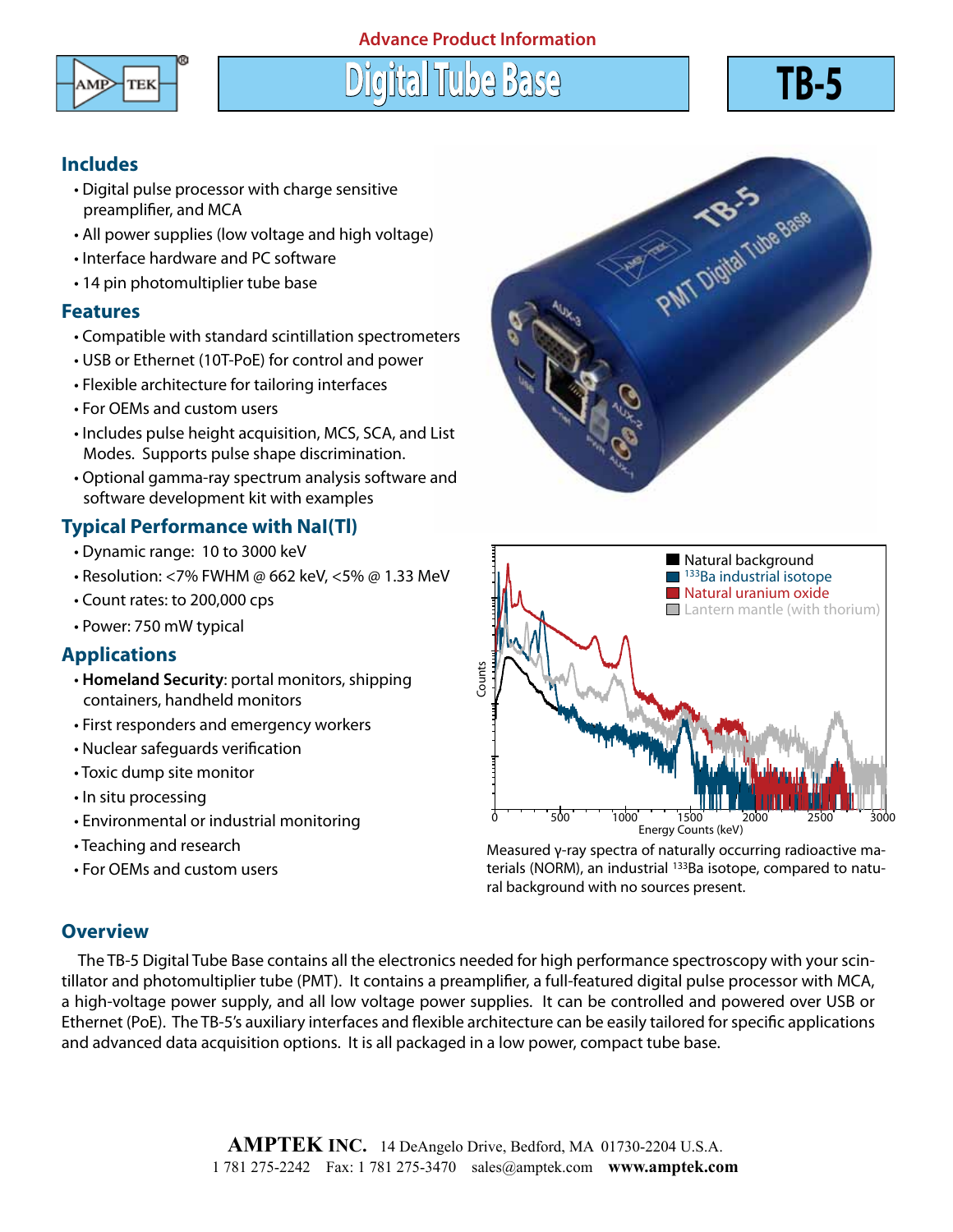# **TB-5 Specifications**

#### **Detector**

Compatible with standard 14 pin scintillation detectors using 10 stage PMTs. This includes NaI(Tl), CsI(Na), BGO, LaBr and many others. The resolution, efficiency, and maximum count rate are primarily determined by the scintillation crystal. The TB-5 digital tube base is for users providing their own scintillator and PMT. For an integrated product, including the scintillator, PMT, and tube base, please refer to Amptek's Gamma-Rad5.

#### **Pulse Processing Performance**

| Gain<br><b>Settings</b>                                   | Four software selectable coarse gain settings (1.5<br>to 7). Fine gain is adjustable between 0.75 & 1.25.                                                                                                                                                                                                                                       |
|-----------------------------------------------------------|-------------------------------------------------------------------------------------------------------------------------------------------------------------------------------------------------------------------------------------------------------------------------------------------------------------------------------------------------|
| <b>Pulse Shape</b>                                        | Trapezoidal, typically set to 2.4 µs peaking time<br>(1 µs shaping time constant), software selectable<br>from 0.8 to 102.4 µs. The flat top has 63 software<br>selectable values for each peaking time. The fast<br>channel, used for pile-up rejection and pulse<br>shape discrimination, has a pulse pair resolving<br>time of 0.25 $\mu$ s. |
| Gain Stabili-<br>zation                                   | The gain from stintillators and PMTs is well known<br>to vary with temperature. A software gain stabili-<br>zation algorithm is available.                                                                                                                                                                                                      |
| Maximum<br>Count<br>Rate, Dead<br>Time, and<br>Throughput | With the typical configuration, $T_{peak}$ =2.4 µs, the<br>maximum input count rate is 150 kcps with a<br>throughput of >50% and good baseline stability<br>and pile-up rejection. At $T_{peak}$ =0.8 µs, the maxi-<br>mum input count rate is 200 kcps.                                                                                        |
| Custom<br>Configura-<br>tion                              | The DP5G is set at the factory for either a 20 MHz<br>or 80 MHz clock. For Nal(Tl), 20 MHz is standard.<br>The 80 MHz setting is recommended for custom<br>scintillation materials with faster decay times,<br>fast pulse shape discrimination, or other unique<br>requirements. It draws about 50% more power.                                 |
| <b>MCA Performance</b>                                    |                                                                                                                                                                                                                                                                                                                                                 |
| Number of<br><b>Channels</b>                              | Commandable to 8k, 4k, 2k, 1k, 0.5k, or 0.25k<br>channels.                                                                                                                                                                                                                                                                                      |
| <b>Presets</b>                                            | Time, total counts, counts in an ROI, counts in a sin-<br>gle channel. Minimum acquisition time is <10 ms.                                                                                                                                                                                                                                      |
| <b>External Connections</b>                               |                                                                                                                                                                                                                                                                                                                                                 |
| USB                                                       | Standard 2.0 full-speed (12 Mbps). Provides both<br>serial data and power.                                                                                                                                                                                                                                                                      |
| <b>Ethernet</b>                                           | 10Base-T or UDP, DHCP or fixed IP. (PoE)                                                                                                                                                                                                                                                                                                        |
| <b>RS232</b>                                              | Standard serial interface 115 Kbaud.                                                                                                                                                                                                                                                                                                            |
| <b>DAC Output</b>                                         | Single pin LEMO connector.                                                                                                                                                                                                                                                                                                                      |
| Aux I/O                                                   | Gate, 8 SCAs                                                                                                                                                                                                                                                                                                                                    |

| <b>Power</b>                              |                                                                                                                                                                                                                                                                                                                                                                                      |  |
|-------------------------------------------|--------------------------------------------------------------------------------------------------------------------------------------------------------------------------------------------------------------------------------------------------------------------------------------------------------------------------------------------------------------------------------------|--|
| $+5V$                                     | Average current 150 mA. Can be powered from<br>USB, PoE or external. No external PoE injector re-<br>quired.                                                                                                                                                                                                                                                                         |  |
| Range                                     | 3.0 to 6.4V.                                                                                                                                                                                                                                                                                                                                                                         |  |
| <b>High Volt-</b><br>age                  | A stabilized, high efficiency Cockroft-Walton pow-<br>er supply provides PMT bias. HV is software con-<br>trolled. $0$ to $+1,200$ V                                                                                                                                                                                                                                                 |  |
| <b>Physical</b>                           |                                                                                                                                                                                                                                                                                                                                                                                      |  |
| Size                                      | Ø2.44 in x 4.02 in; Ø62mm x 102 mm                                                                                                                                                                                                                                                                                                                                                   |  |
| <b>Mass</b>                               | 8.4 oz; 238.14 g                                                                                                                                                                                                                                                                                                                                                                     |  |
| <b>Interface Software</b>                 |                                                                                                                                                                                                                                                                                                                                                                                      |  |
| <b>DPPMCA</b>                             | The Amptek DPPMCA display and acquisition<br>software controls the TB-5 and downloads and<br>displays the data. It supports regions of interest<br>(ROI), calibrations, peak searching, and more. Runs<br>under Windows XP PRO SP3 or later.                                                                                                                                         |  |
| <b>Analysis</b><br>Software<br>(Optional) | The TB-5 includes an interface to analysis soft-<br>ware, which processes the raw spectrum to iden-<br>tify radioisotopes and to quantify the intensities.                                                                                                                                                                                                                           |  |
| <b>SDK</b>                                | Free Software Developer's Kit (SDK) is included.<br>Easily write custom code to control your system<br>for custom applications or to interface it to a larger<br>system. Examples are provided in VB, VC++, etc.<br>Also included are examples of low level commu-<br>nication protocols, which can be used for appli-<br>cations running under Linux or other operating<br>systems. |  |

**TB-5 Photos**



# **TB-5 Architecture**

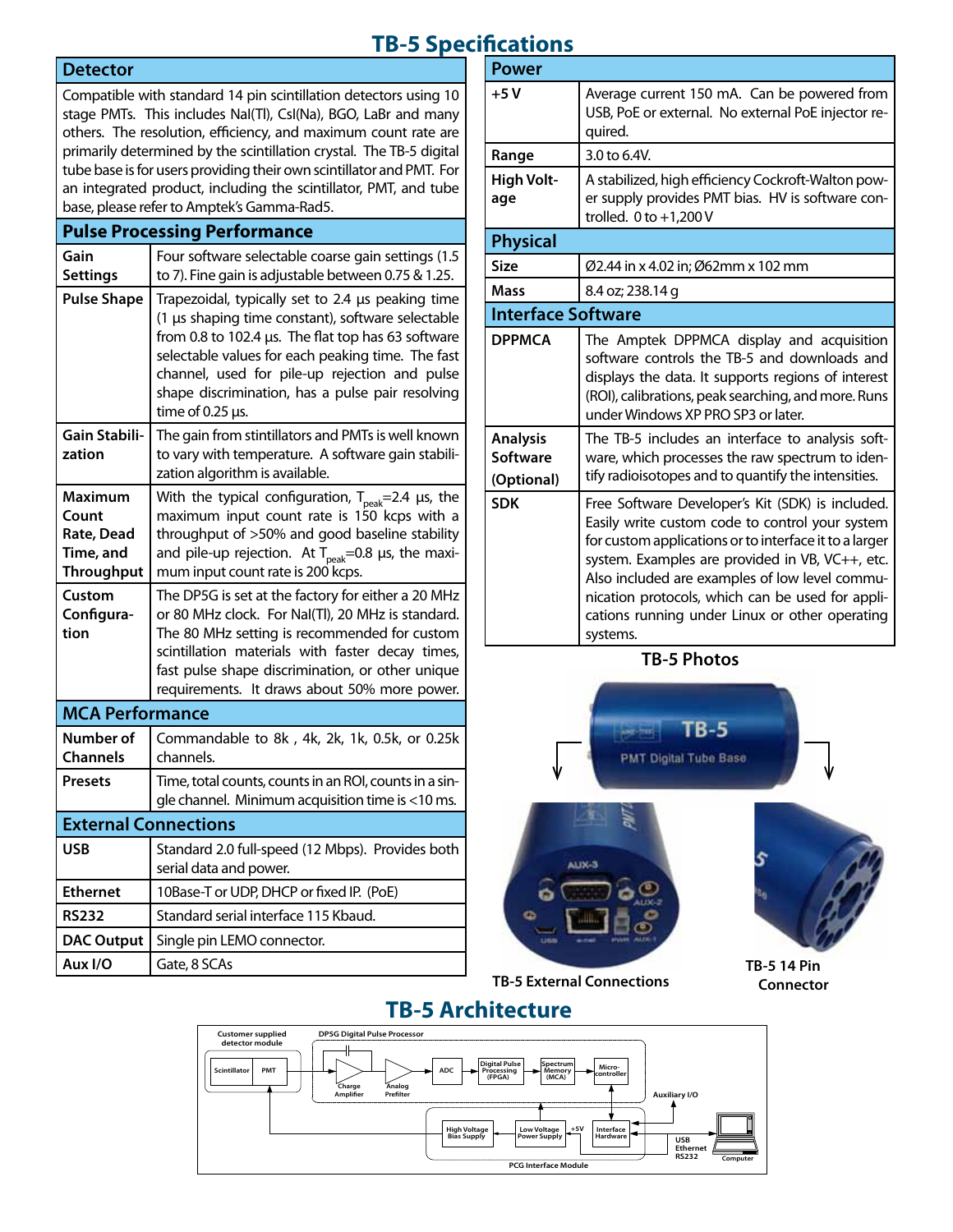# **Typical NaI(Tl) Spectra**

The spectra in this section were obtained with a 76 x 76 mm (3 x 3 in) NaI(Tl) scintillator. This is the most common scintillation crystal used for gamma-ray spectroscopy.





# **Typical Applications**

## **Nuclear Safeguard or Environmental Monitor**

An example program is provided to aid in long term monitoring where weak sources are present. This program automatically saves a spectrum at user defined intervals, it provides gain stabilization using the <sup>40</sup>K background peak, and it provides a simple ROI analysis capability to verify if suspect counts are present above preset thresholds. This software can run on a laptop, connected to the system by a USB cable. It can also run over an Ethernet link and the Internet, and be monitored on the other side of the world. The plot on the right shows a background spectrum and measurements from natural  $UO<sub>3</sub>$  and a lantern mantle containing natural thorium.

## **Simultaneous Neutron Detection with Gamma-Ray Spectrum**

The pulse shape discrimination capability of the Digital Tube Base enables one to detect thermal neutrons and measure a gamma-ray spectrum, simultaneously, with a single module. The key is the use of a "Phoswich" detector, a sandwich of two scintillators (with different time constants) mated to a single photomultiplier tube. At Amptek, we used a unit containing a LiI(Eu) crystal coupled to a NaI(Tl) crystal. The lithium is enriched in 6Li, providing efficienct detection of thermal neutrons via the 6Li(n,a) reaction. The two scintillators produce different pulse shapes so the pulse shape discrimination logic distinguished between them, counting the neutron events while measuring the gamma-ray spectrum.



## **Fast Neutron Detection**

 A fast neutron detector was fabricated, using an EJ-410 phosphor (zinc sulfide phosphor embedded in a plastic matrix ) coupled to a 5" PMT. Fast neutrons undergo proton recoil interactions in the strongly hydrogenous polymer, producing a large optical signal. Gamma-ray interactions are eliminated by setting an appropriate threshold. This is a counting system, rather than a spectroscopy system, but uses pulse height analysis to discriminate between the species. The compact digital tube base with its PoE interface and software environment make implementation of a complete system straightforward.